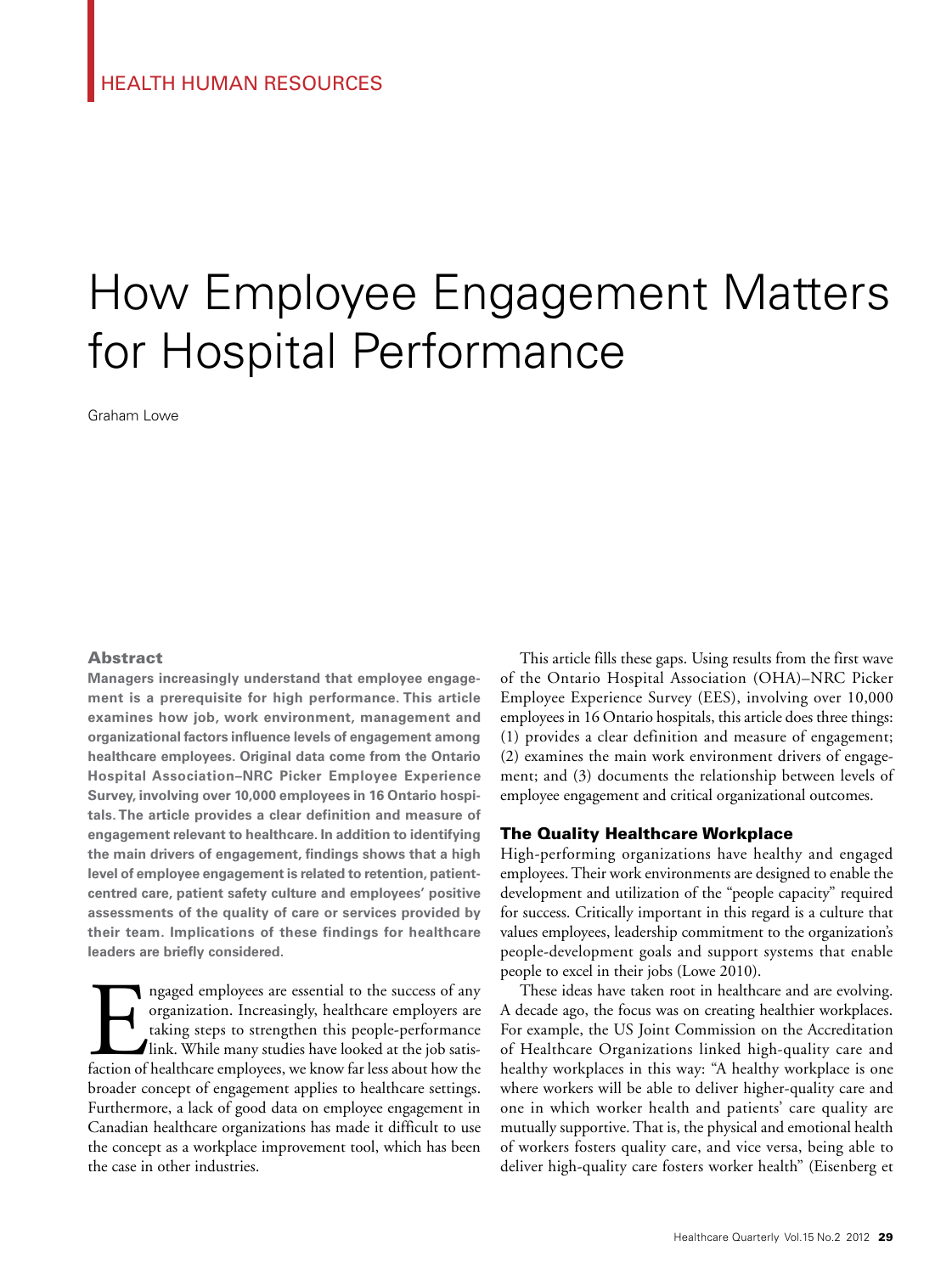al. 2001: 447). Now, experts and practitioners are calling for a comprehensive, strategically focused approach to measuring and reporting the quality of healthcare work environments. (See *Healthcare Papers* 10[3], published in 2010; the issue focuses on using common work environment metrics to improve performance in healthcare organizations.) This is a big step beyond workplace health promotion programs, integrating employee well-being within a comprehensive framework for improving the quality of healthcare.

We also are learning more about the positive relationship between staff satisfaction and patient satisfaction, echoing private sector research showing strong correlations between employee engagement scores and customer experiences (Harmon and Behson 2007; Heskett et al. 2008). Recent studies in healthcare indicate that managers can improve patient care experiences by improving employee satisfaction and retention (Collins et al. 2008; Michie and West 2004; Rondeau and Wagar 2006; Sikorska-Simmons 2006). Research conducted in England's National Health Service documents how hospitals with higher levels of staff engagement provide higher-quality services and

FIGURE 1.

have better financial performance (West et al. 2011).

To support this new direction in evidence-based human resource practices, OHA recently created the Quality Healthcare Workplace Model (Figure 1). The model outlines how health system performance depends on a capable workforce in healthy and productive workplaces. The OHA's model suggests that the quality of the work environment for staff and physicians is a key determinant of a high-performing healthcare organization. By integrating healthy workplace, human resources, quality and patient safety goals within a performance-focused framework, the model offers a useful guide to research and practice. At the centre of the model is employee engagement.

### Study Background

The development of the EES was guided by the model in Figure 1. The 95-item questionnaire assesses the drivers, individual outcomes and organizational outcomes specified in the model. (For further information, see OHA's *OHA-NRC Picker Employee and Physician Experience Surveys Backgrounder.*) A companion survey for physicians was also developed but is not our focus

> in this article. NRC Picker Canada was a partner in the development of both surveys. Some of the work environment, patient safety and patient care items were adapted from earlier NRC Picker surveys. I acted as the project consultant.

> The first wave of OHA members to use the EES did so in late 2010 and early 2011. The total sample analyzed here consists of 10,702 employees from 16 facilities. Table 1 shows that response rates vary across peer groups, ranging between 45 and 60%. The overall sample response rate is 46%, which is acceptable for an employee survey (Baruch and Holtom 2008). (In studies published in peerreviewed academic journals, the average response rate for employee surveys within organizations is 53%.) The sample composition reflects a concentration of employees in community hospitals (43% of the total sample) and teaching hospitals (30% of total). The nine facilities in the two other peer groups account for 27% of all respondents.

> Looking briefly at respondents' characteristics, most have been in their current job and with their employer for six years or longer. More than two thirds are full-time employees; the same proportion are union members. A small percentage (6%) is in





Source: Reproduced with permission from the Ontario Hospital Association.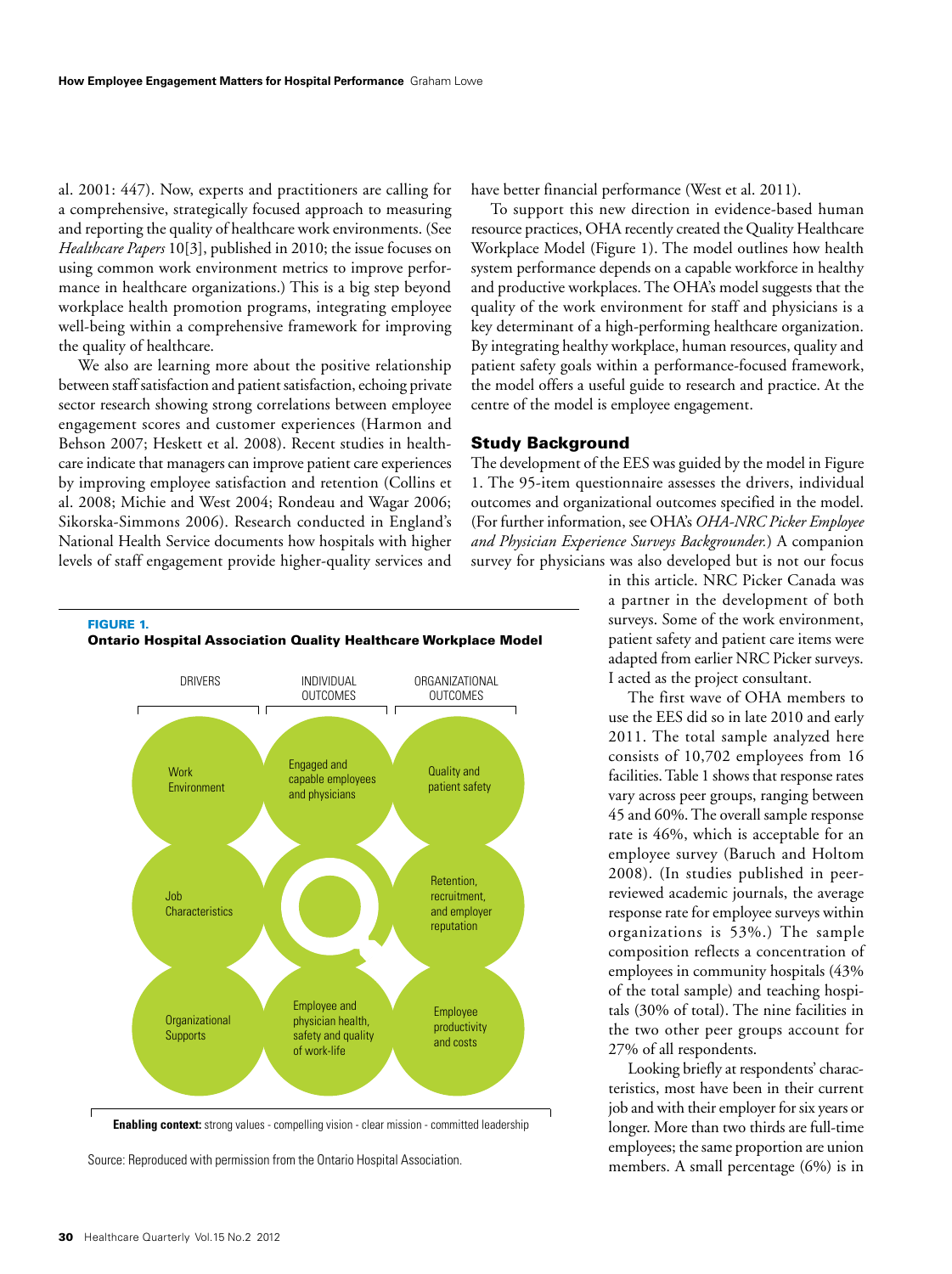| <b>Peer Group</b>                                                                                                        | Number of<br><b>Respondents</b> | <b>Response Rate (%)</b> | Percentage of<br><b>Total Sample</b> |
|--------------------------------------------------------------------------------------------------------------------------|---------------------------------|--------------------------|--------------------------------------|
| Community hospitals $(n=5)$                                                                                              | 4,613                           | 45                       | 43                                   |
| Teaching hospitals $(n = 2)$                                                                                             | 3.260                           | 45                       | 30                                   |
| Non-acute facilities: complex continuing care, rehabilitation and<br>mental health, community health centres ( $n = 5$ ) | 1.986                           | 49                       | 19                                   |
| Small hospitals $(n=4)$                                                                                                  | 843                             | 54                       | 8                                    |
| Total $(n = 16)$                                                                                                         | 10.702                          | 46                       | 100                                  |

### TABLE 1. Sample characteristics by peer group

temporary, per-diem or standby arrangements. About one in five have management responsibilities. And two thirds have frequent patient contact. Most (86%) respondents are female, and there is a good representation of older and younger employees (9% are under the age of 30 years, 18% are between the ages of 30 and 39, 31% are 40–49, 34% are 50–59 and 8% are 60 years and older).

### How Employees Experience Their Work

The EES asks employees to assess 36 features of their job, training and development opportunities, their team, their supervisor, senior management and how the organization supports its employees. These factors are on the left side of the OHA model (see Figure 1). Logically, they can be considered upstream influences on – or "drivers" of – employee engagement.

Presented in Table 2 are the percentage of positive answers to each of the evaluative items (combining responses of *four* and *five* on five-point response scales). Items receiving positive ratings of 60% or higher are called "strengths," and items with positive scores of 40% or less are labelled "improvement priorities" (each is colour coded in Table 2). These cut points are based on results for the entire sample; individual organizations are encouraged to use this approach to interpret their own employee survey results and plan follow-up actions.

A quick look at Table 2 reveals that the responses are most positive regarding aspects of respondents' team or work unit. It is notable that 70% or more of respondents positively rate their team as working well together, welcoming people from diverse backgrounds and being respectful and supportive of each other. Supervisors also receive a positive rating for fair treatment of employees. And senior managers are widely seen to be committed to high-quality care and to improving workplace safety.

The items with the lowest positive ratings identify opportunities for improvement. Beginning with teams, this general area of strength received low positive ratings on two measures of workload: the percentage of respondents disagreeing or strongly

disagreeing with the statement, "We work in 'crisis mode' trying to do too much, too quickly," and the percentage agreeing or strongly agreeing with the statement, "We have enough staff to handle the workload." None of the supervisory ratings fall at or below 40% positive. However, one senior management behaviour – acting on staff feedback – receives only a 31% positive rating.

The lowest ratings are on two dimensions: training and development, and job characteristics. Career development opportunities receives the lowest positive rating (17%) of any of the 36 items being considered here. Furthermore, only one in three respondents positively rate the opportunities they have to make improvements in how their work is done, or to receive education and training. In terms of job characteristics, there is considerable room for improvement in three areas: recognition, work-life balance and flexibility in hours and schedules. Lack of time and other resources to do one's work also receive low positive ratings.

# Employee Engagement

A high level of engagement is a strategic goal for a growing number of organizations in many industries, including healthcare. Engaged employees are committed to their employer, satisfied with their work and willing to give extra effort to achieve the organization's goals. Evidence suggests that engagement influences other major human resources goals, such as retention, job performance, absenteeism and (indirectly through the employer's reputation) recruitment (Gibbons and Schutt 2010; Macey and Schneider 2008).

Human resources experts prefer a multi-dimensional approach to measuring engagement. This combines a number of questionnaire items into a scale, yielding a single engagement score. The resulting composite engagement metric can be useful to employers for tracking progress on actions taken to improve employee engagement. Employee engagement scales typically combine job satisfaction, organizational commitment and other performance-related indicators of a motivated employee.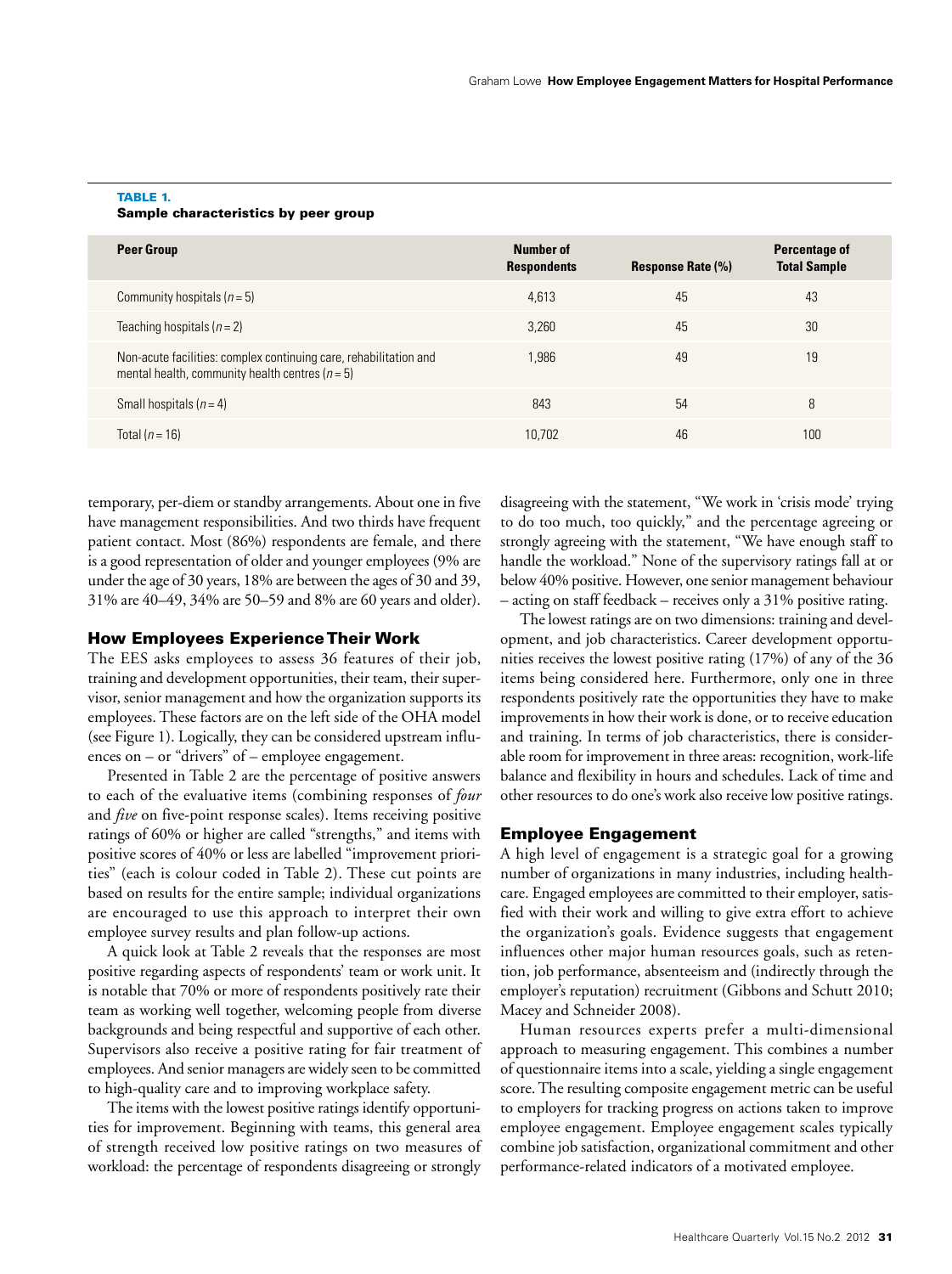### TABLE 2. Respondents' positive ratings of work environment dimensions

| <b>Dimension</b>         | <b>Questionnaire Item</b>                                 | <b>Positive</b><br>Responses* <sup>†</sup> (%) |
|--------------------------|-----------------------------------------------------------|------------------------------------------------|
| Job characteristics      | Able to decide how to do work                             | 55.3                                           |
|                          | Have clear job goals/objectives                           | 51.2                                           |
|                          | Flexibility in schedule/work hours                        | 38.4                                           |
|                          | Balance of family/personal life with work                 | 35.2                                           |
|                          | Have adequate resources/equipment to do work              | 30.3                                           |
|                          | Have time to carry out all your work                      | 22.8                                           |
|                          | Get recognition for good work                             | 22.0                                           |
| Training and development | Opportunity to use skills                                 | 51.3                                           |
|                          | Opportunity to take initiative                            | 45.4                                           |
|                          | Opportunity to make improvements in how your work is done | 34.1                                           |
|                          | Opportunity to receive education/training                 | 30.7                                           |
|                          | Opportunity to advance in career                          | 17.0                                           |
| Work team                | We work together and help each other out                  | 76.1                                           |
|                          | People from diverse backgrounds feel welcome              | 74.6                                           |
|                          | We treat each other with respect                          | 71.3                                           |
|                          | We support one another                                    | 70.1                                           |
|                          | Feel I belong to a team                                   | 69.0                                           |
|                          | Able to make suggestions to improve work of unit/team     | 63.7                                           |
|                          | We collaborate well with other teams/units                | 54.9                                           |
|                          | Communication is open/honest                              | 49.2                                           |
|                          | Consulted about changes that effect unit/team             | 42.3                                           |
|                          | We have enough staff to handle workload                   | 30.9                                           |
|                          | We work in crisis mode (disagree)                         | 24.0                                           |
| Immediate supervisor     | Supervisor treats you fairly                              | 67.4                                           |
|                          | Supervisor can be counted on to help with difficult tasks | 55.4                                           |
|                          | Supervisor helps access training/development              | 50.6                                           |
|                          | Supervisor provides feedback on job performance           | 46.6                                           |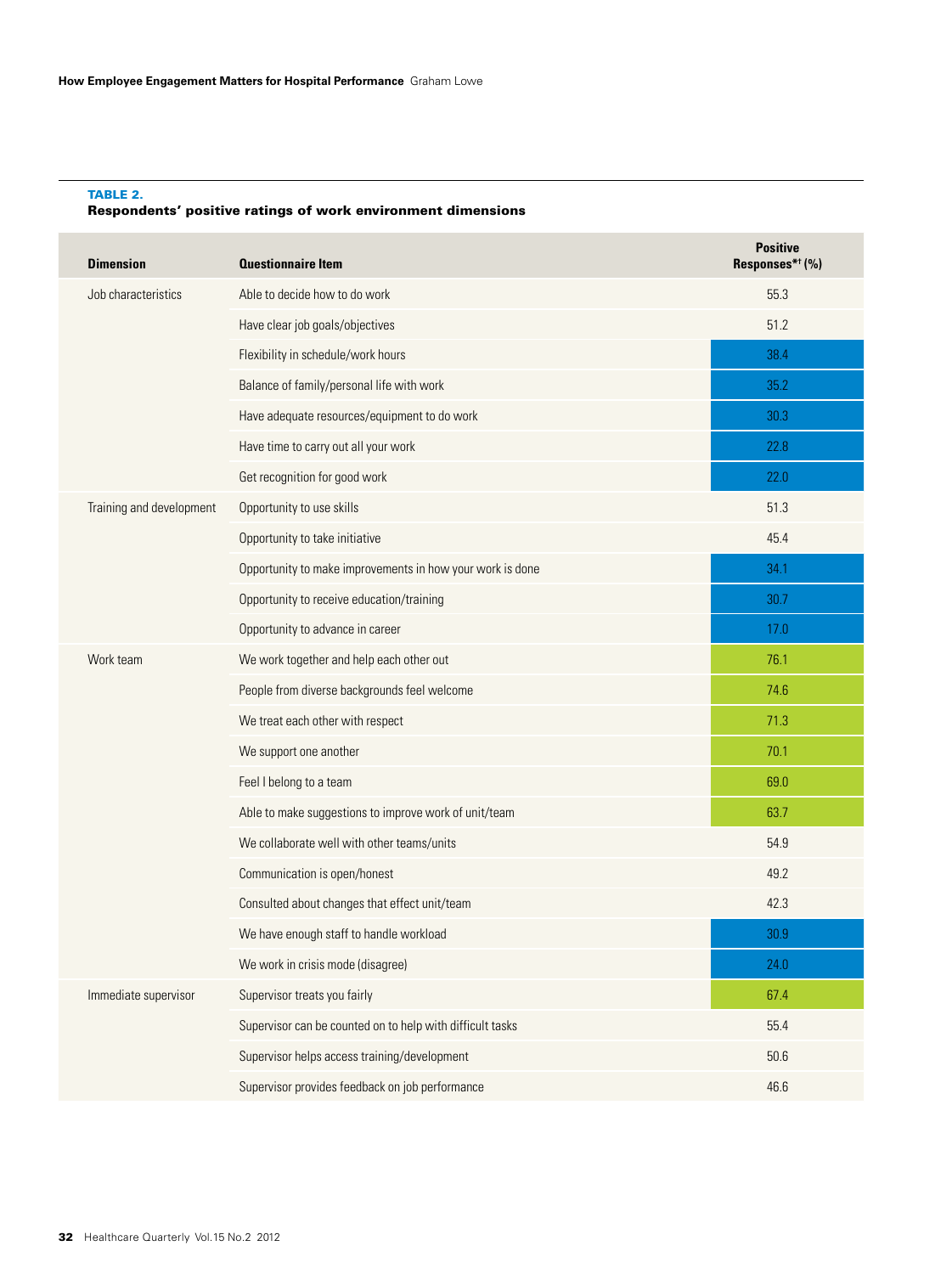### TABLE 2. **Continued**

| <b>Dimension</b>  | <b>Questionnaire Item</b>                                         | <b>Positive</b><br>Responses $*$ <sup>†</sup> (%) |
|-------------------|-------------------------------------------------------------------|---------------------------------------------------|
| Senior management | Senior management is committed to high-quality care               | 62.3                                              |
|                   | Senior management is committed to improving workplace safety      | 62.0                                              |
|                   | Senior management communicates clearly with staff regarding goals | 48.9                                              |
|                   | Senior management acts on staff feedback                          | 30.7                                              |
| Organization      | I understand the goals of this organization                       | 67.3                                              |
|                   | Organization provides a clean work environment                    | 60.4                                              |
|                   | Organization promotes staff health/wellness                       | 52.3                                              |
|                   | Organization values my work                                       | 46.1                                              |
|                   | I feel that I can trust this organization                         | 37.3                                              |

\*Combines responses of 4 and 5 on a 5-point scale, where 1 = strongly disagree, 2 = disagree, 3 = neither agree nor disagree, 4 = agree and 5 = strongly agree. Green shading indicates strengths (60% positive or more); blue shading indicates improvement priorities (40% positive or less).

† Numbers of respondents for items vary between 10,177 and 10,596 due to missing data.

### **Measuring Engagement**

The use of a multi-item scale score can streamline survey followup and support a more detailed statistical analysis of results, especially testing predictive models that show the "net" impact of specific drivers on engagement. Standard social science practices were followed in constructing the EES engagement scale. Scale items were selected based on frequency distributions, correlations, face and construct validity considerations and factor analysis. (Factor loadings for the six items range between .77 and .89 [i.e., these items measure the same underlying concept – engagement] and Cronbach's reliability  $\alpha$  is .92. The engagement scale has a range of six to 29 [five items are measured on five-point "disagree-agree" scales, and one item is measured using a four-point scale], a mean of 20.4 and a standard deviation of 5.2.) The resulting engagement scale has high internal reliability (tested using Cronbach's  $\alpha$ , a statistic with a range of zero to one, with closer to one being better).

The six items in the engagement scale measure the key dimensions researchers have identified as being central to the concept of employee engagement (Gibbons and Schutt 2010). Specifically, the engagement scale developed for the EES measures three dimensions of engagement:

• **Emotional:** I am proud to tell others I am part of the organization. I find that my values and the organization's values are similar.

- **Rational:** I am satisfied with (my) job overall. Overall rating of the hospital as a place to work (from poor to excellent).
- Behavioural: I look forward to going to work. This organization really inspires the best in me in the way of job performance.

This scale provides a robust and comprehensive measure of employee engagement, captured in a single metric.

### **Identifying High-, Medium- and Low-Engagement Groups**

To simplify further analysis and reporting, engagement scale scores were grouped into low, medium and high categories, based on the distribution of scale scores. The high-engagement group consists of individuals who responded *four* or *five* on the fivepoint items and *three* or *four* on the one four-point item (their score was 23 or higher out of 29). The medium-engagement group had scale scores between 19 and 22 (note that the overall scale mean is 20.3 and the median is 21, both falling within this group). The low-engagement group scored 18 or lower.

Consistent with the distribution of engagement scores, which is skewed slightly toward the low end of the scale, 33% (*n* = 3,323) of all respondents are in the low category, while 39% (*n* = 3,958) are in the medium- and 29% (*n* = 2,925) are in the high-engagement categories, respectively.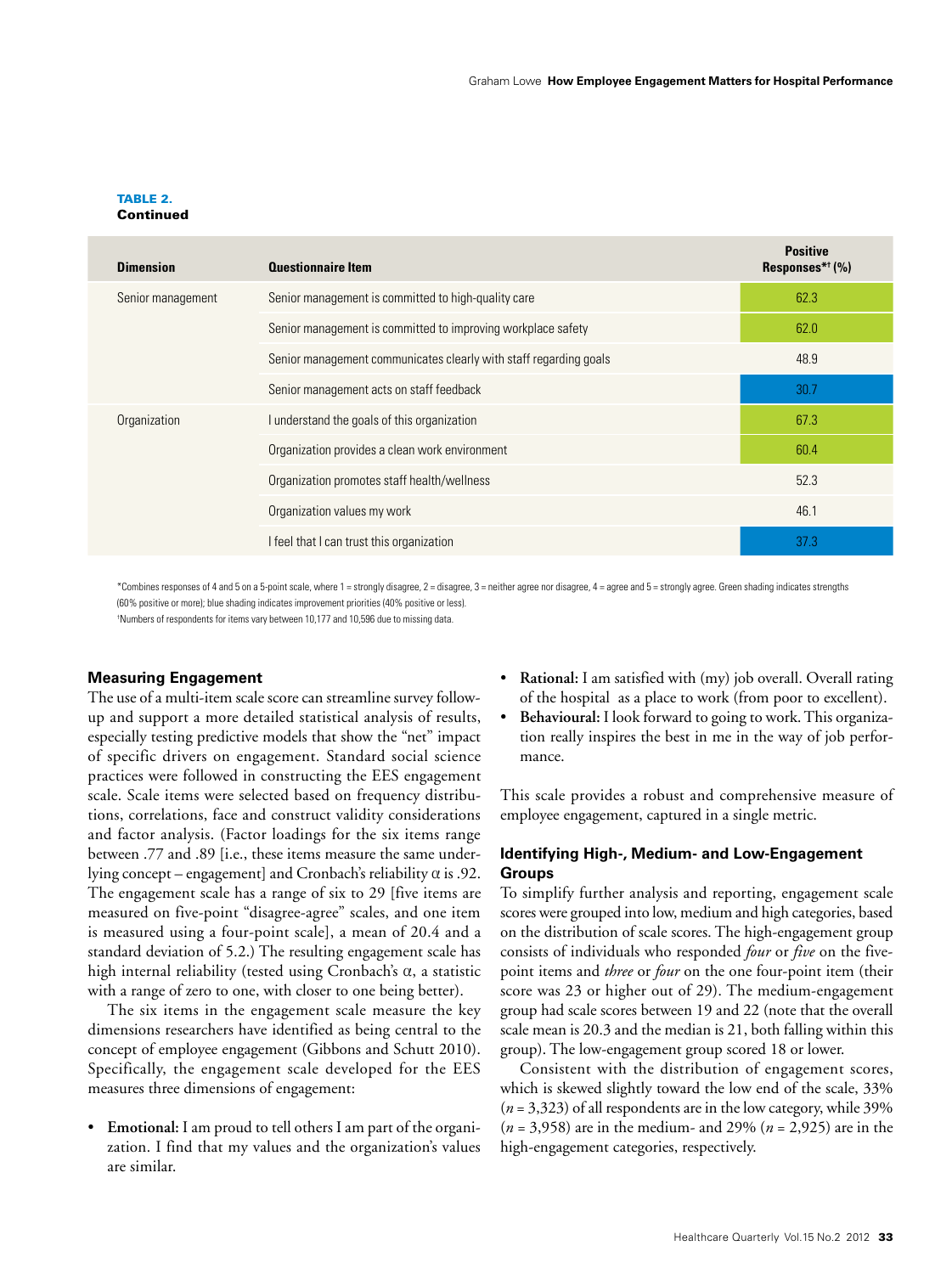### **Basic Variations in Engagement**

A higher percentage of high-engagement employees work in non-acute facilities (i.e., community health centres, continuing care, rehabilitation and mental health facilities) compared with other peer groups. Furthermore, small hospitals have a slightly higher percentage of fully engaged employees, compared with teaching hospitals and community hospitals. These differences underline the need to develop peer group benchmarks for tracking employee engagement and other key workplace metrics.

Variations in peer group engagement levels may, however, reflect differences in staff composition, the populations being served, organizational contexts or other factors. Thus, it is important to compare the organizations within peer groups to gain a fuller understanding of the range of factors influencing engagement. For example, additional analysis revealed more variation among the five organizations within the community hospital peer group than among the peer groups as a whole. The same is true for the four small hospitals in that peer group.

Furthermore, highly engaged employees are more likely to be found in certain demographic or employee groups. While there are no significant gender differences in engagement levels, there are interesting differences among age groups. Survey respondents under age 30 years and those 60 years and older are more likely to be highly engaged than their coworkers between the ages of 30 and 59 years.

There also is a "newness effect," with new recruits to the organization and continuing employees who recently moved into another position experiencing an initially heightened sense of engagement. However, this newness effect wears off by the five-year mark. The biggest drop in engagement happens between a new hire's first and second year with the organization, signalling a problem that orientation programs must address. The same is true for ongoing employees settling into a new position. Indeed, 42% of respondents who have been in their job less than one year are in the high-engagement group. This drops to 34% for those who have been in their job one to two years and declines further, to 30%, in years three to five.

Also notable is that engagement levels are slightly higher among part-time employees and those employed other than in full-time positions. Temporary, per-diem and on-call workers also report slightly higher engagement levels. Both these findings raise some interesting questions about the role that employment flexibility and length of work hours may play in engagement.

Finally, survey respondents who are not union members are slightly more engaged than their unionized counterparts. And employees with managerial responsibilities also are somewhat more engaged, compared with non-managerial employees (these are overlapping groups).

We cannot read too much into these findings. After all, we are looking at the relationship between each demographic or employment characteristic and engagement in isolation from

other possible influences. Many factors, particularly the work experiences discussed in the previous section, may also be important. To illustrate, new recruits (who also are likely to be young) may initially receive adequate training and career development and get regular recognition for their work – three work environment features that generally receive low ratings. So these initial job experiences, not seniority, would explain the higher engagement levels of new recruits. The next section sheds light on the factors that influence engagement.

### Drivers of Engagement

The variations in engagement scores just discussed raise further questions about what job, work environment, management and other organizational factors influence engagement. The EES can provide answers.

### **Top-10 Engagement Drivers**

Regression analysis was used to identify "net impacts" on engagement scale scores. (The multivariate statistical analysis reported in this section uses linear regression models that do not determine "causation" but, rather, can measure how much of the variation in the engagement score is explained by each factor [measured by a questionnaire item], after taking into account all other factors included in the regression model. So the term *net impact* is a non-technical way of describing the explanatory power of a particular variable on an outcome, in this case engagement, after having taken into account the influence of all other variables in the model on that outcome.) This statistical modelling finds that most (over 70%) of the variation in engagement scores among all survey respondents can be accounted for by 10 questionnaire items. Here are the top-10 work environment drivers of engagement, rank ordered by their net influence on engagement scores:

- 1. I feel I can trust this organization.
- 2. I have an opportunity to make improvements in work.
- 3. The organization values my work.
- 4. Senior management is committed to high-quality care.
- 5. I have clear job goals/objectives.
- 6. I feel I belong to a team.
- 7. My organization promotes staff health/wellness.
- 8. I have a good balance of family/personal life with work.
- 9. My supervisor can be counted on to help with difficult tasks.
- 10. I have adequate resources/equipment to do my work.

Two points should be kept in mind when considering the top-10 engagement drivers. First, the regression analysis included 36 EES items assessing jobs, training and development opportunities, work team, immediate supervisor, senior management and organizational supports. Second, the analysis also took into account the possible influences on engagement of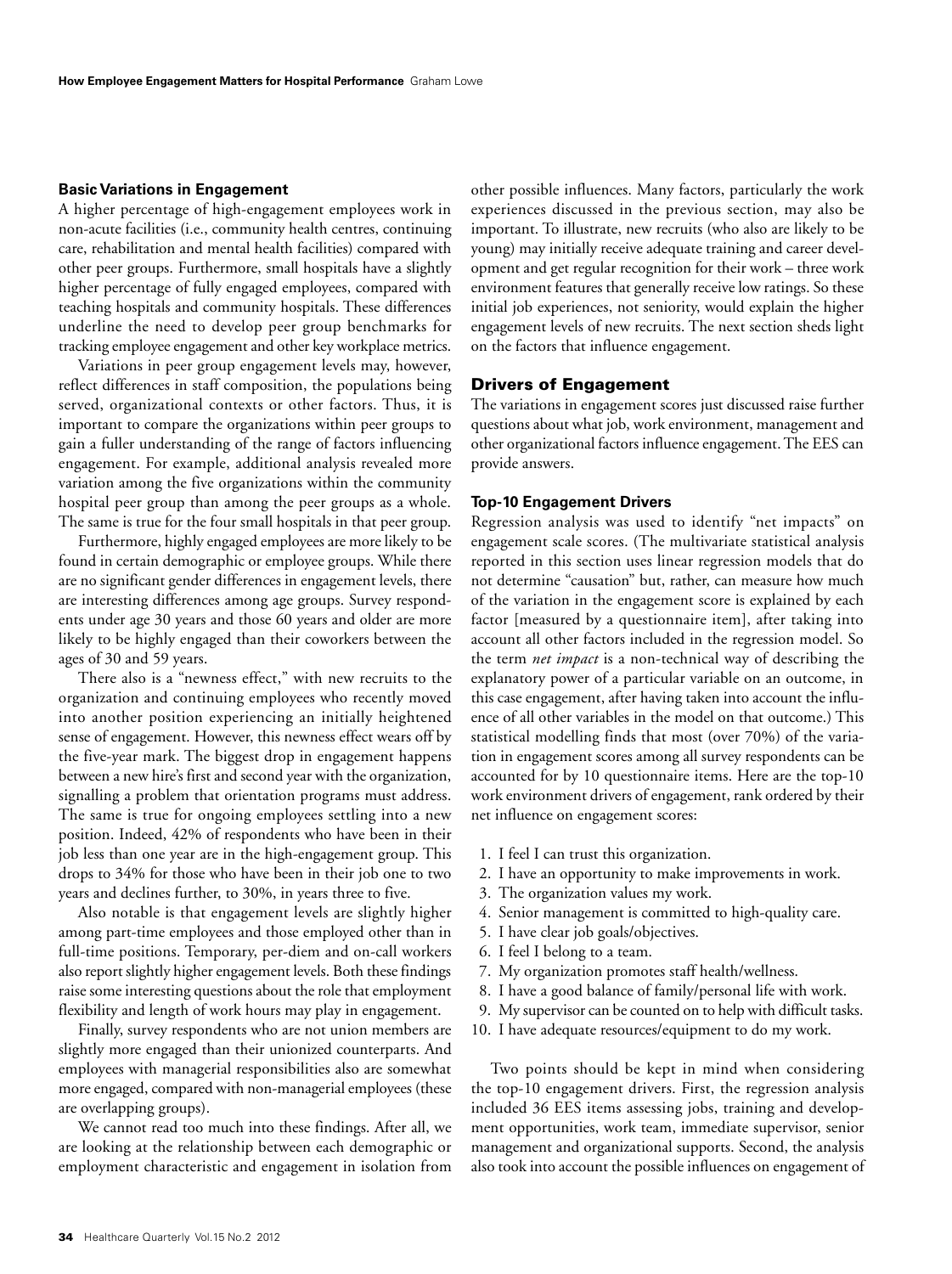peer group, as well as the demographic and employment characteristics shown, in our earlier discussion, to be related to engagement.

One could argue that trust is an outcome of these other work experiences and, as such, should not be included in the multivariate analysis as a potential driver of engagement. Trust is a complex property of organizational life, being both a cause and effect of work experiences and performance. After



# FIGURE 2.

 $n = 10,053$ . Group differences are statistically significant ( $p < .001$ ).

removing trust from the regression model, the list of top-10 drivers of engagement remains largely the same, with only two minor changes. First, the rank ordering shifts slightly: the top three factors are (1) the organization values my work, (2) senior management is committed to high-quality care and (3) I have clear job goals/objectives. And, second, while the role of supervisors remains important, "My supervisor can be counted on to help with difficult tasks" is replaced by "My supervisor treats me fairly."

### **Other Influences on Engagement**

Beyond the top-10 engagement drivers, other work environment factors influence engagement scores. Employees' assessments of the following work environment factors had a statistically significant influence on engagement scores, albeit less so than the top-10 factors:

- I have the opportunity to use my skills.
- I understand the goals of this organization.
- I am able to decide how to do work.
- We have enough staff to handle workload.
- My supervisor treats me fairly.
- I have an opportunity to receive education/training.
- My unit or team does not work in crisis mode.
- My unit or team members treat each other with respect.
- I have the opportunity for career advancement.
- Senior management communicates with staff about what they are trying to achieve.

The newness effect on engagement, discussed earlier, disappears when a broad range of work environment factors is taken into account. Facility type (being employed in a teaching hospital) and employment status (part-time or "other" employment status, being temporary/per diem or standby and not being a union member) have very small positive effects on engagement. Each of these factors explains less than 1% of the variation in engagement scores.

### Engagement and Key Outcomes

The OHA Quality Healthcare Workplace Model suggests that more-engaged employees are better able than their less-engaged colleagues to achieve organizational goals. This section provides empirical confirmation that this indeed is the case, focusing on four outcomes: retention, quality of patient care or services provided by the respondent's team/unit, patient safety culture and patient-centred care.

### **Retention**

One of the major human resource goals of any healthcare organization is to retain competent staff. Turnover is costly. It is widely assumed that more-engaged employees stay and contribute. As Figure 2 shows, this is the case among EES respondents. While close to half of disengaged employees will be job hunting in the next 12 months, only one in 10 of those who are highly engaged will be looking for a new job with a different employer. In other words, 90% of highly engaged employees plan to stay with the organization, at least for the near future.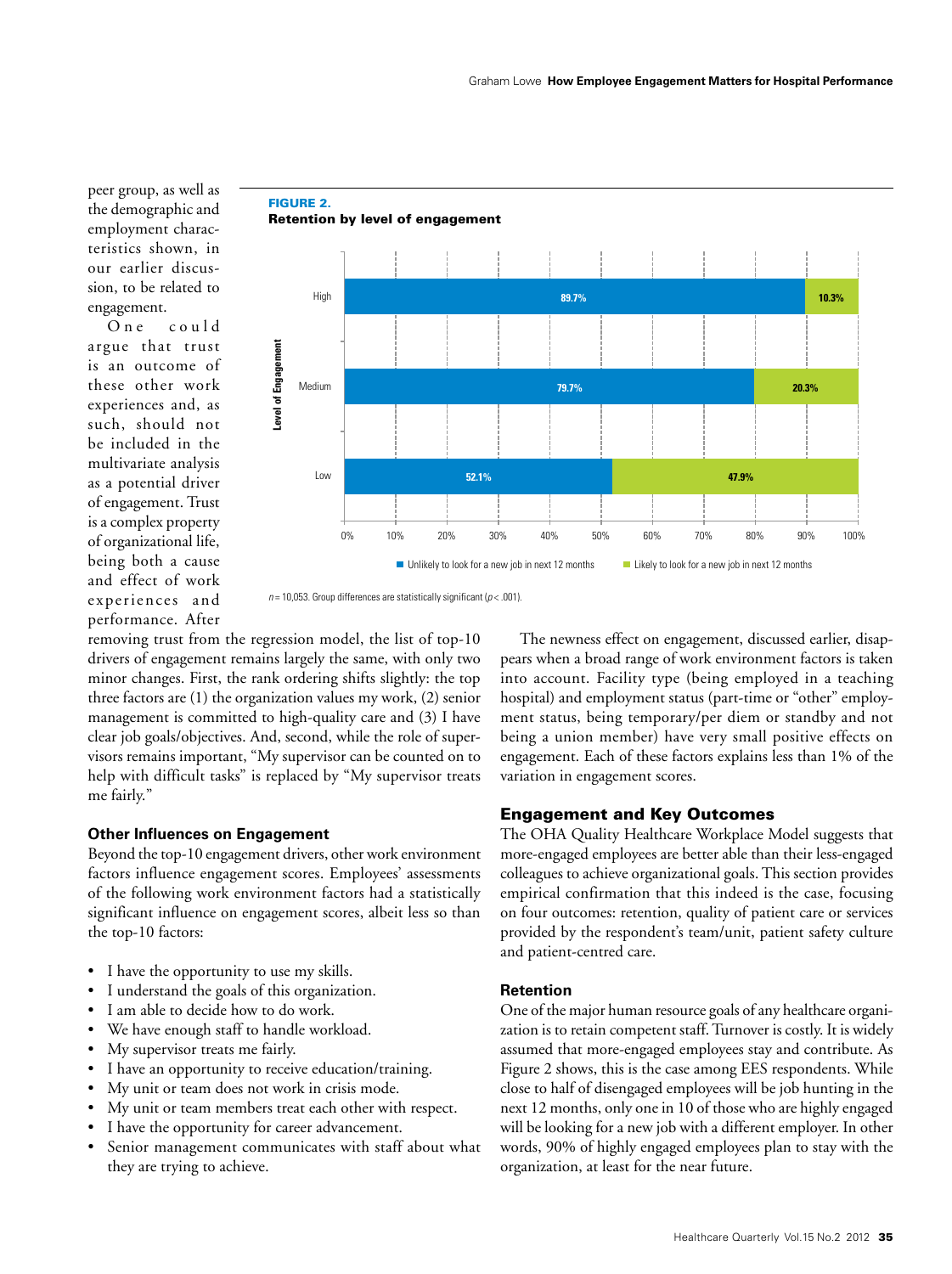# **Work Unit Service Quality**

Increasingly, healthcare organizations are using a variety of tools to assess the quality of patient care and of the non-clinical services provided. These tools range from wait times and hospital readmissions to patient satisfaction surveys, awards for service quality and informal client feedback. The EES provides another equally useful metric for assessing quality: employees' perceptions of the quality of patient care and other services provided by their work unit.

Figures 3 and 4 document a clear pattern in patient care and service quality. These results suggest that achieving higher levels of employee engagement is part of the solution to quality improvement. In both clinical and non-clinical units (based on whether or not EES respondents have direct patient contact), two thirds of highly engaged employees report that their work units "always" provide top-quality service. This stands in contrast to the low-engagement group, where only about one in five believe that excellent quality service is always provided.

between .63 and .81.) The scale combines the following six questionnaire items:

- 1. I support and involve family members when requested by the patient.
- 2. I involve patients in decisions about their care.
- 3. I have the time I need to talk with my patients to make sure they get the information they want about their medical condition, treatment or tests.
- 4. I get timely information about my patients' condition/treatment/tests.
- 5. I have the time and information to prepare patients for leaving the hospital/program.
- 6. I treat patients as individuals with unique needs and preferences.

The scores for the PCWE were divided into quartiles, making it easier to examine the relationship to engagement. Figure 5 shows the percentage of employees in the three engage-



are in each of the PCWE quartiles. Employees in the highest quartile have the most positive assessment of the six items measuring patient-centred work environment. We find a strong and consistent relationship between engagement and assessments of such an environment. Specifically, 46% of highly engaged employees have PCWE scores in the top quartile. By contrast, only 21% of disengaged employees are in the

ment groups who

#### \* Includes only respondents with frequent or occasional direct patient contact (*n* = 6,988). Group differences are statistically significant (*p* < .001).

# **Patient-Centred Care**

Creating and maintaining a patient-centred care environment has become a strategic goal for many hospitals. The EES captures the main dimensions of a patient-centred care environment. Using the same statistical techniques described above to create the EES, we constructed a multi-item Patient-Centred Work Environment Scale (PCWE). (This six-item scale has a range of six to 30, a mean of 21.2, a standard deviation of 4.8 and a Cronbach reliability  $\alpha$  of .88, and factor loadings were

top PCWE quartile. Equally important, while 6% of highly engaged employees fall into the lowest PCWE quartile, this rises to 38% among the least-engaged employees.

### **Safety Culture**

The EES also measured patient safety culture. These measures are designed to inform improvements in patient safety, which is a priority for the Canadian healthcare system. Applying the same methodology as above, a six-item Patient Safety Culture (PSC)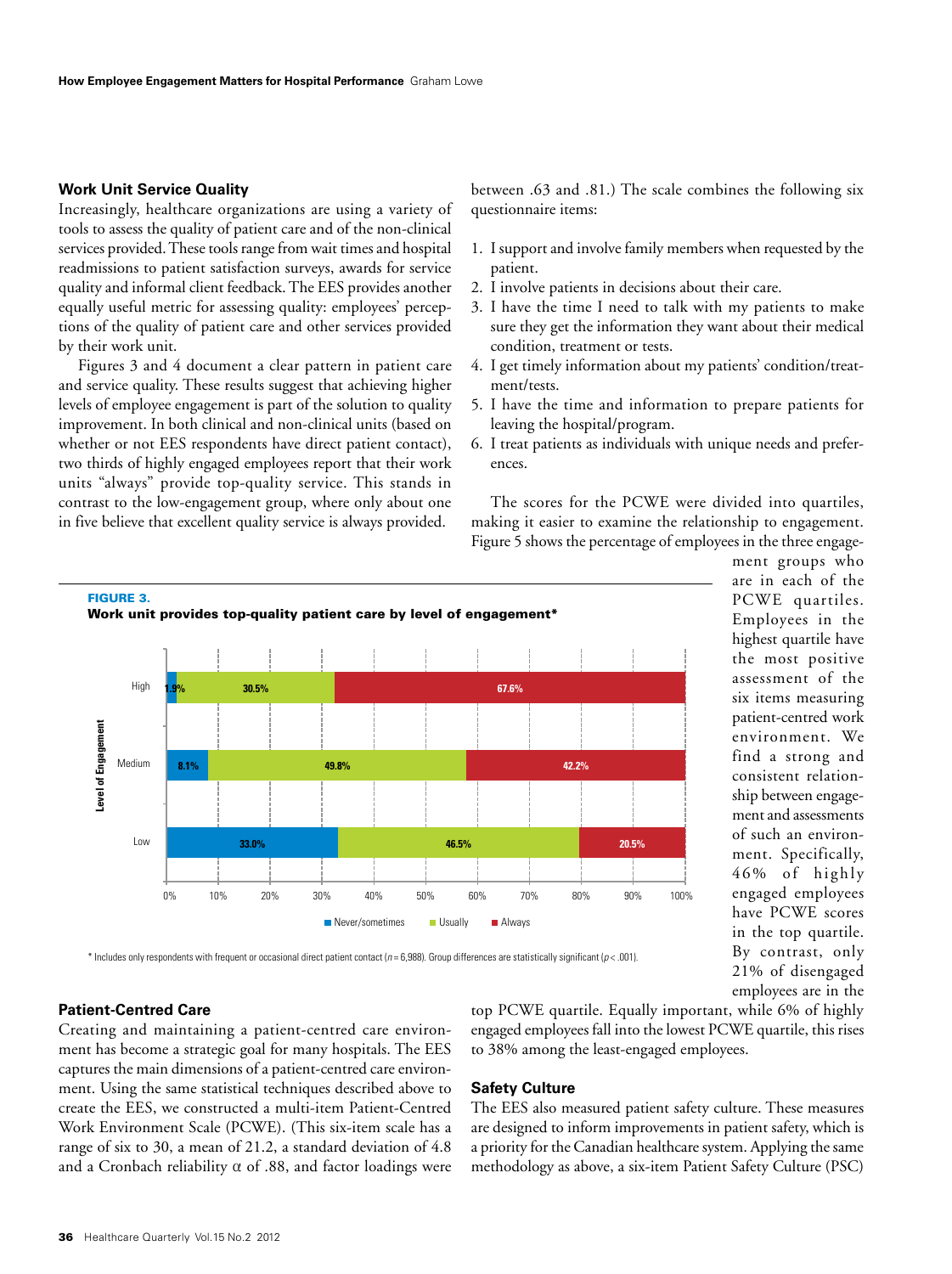scale was created. (This six-item scale has a range of six to 30, a mean of 20.6, a standard deviation of 3.5 and a Cronbach reliability  $\alpha$  of .78, and factor loadings were between .53 and .76.) The following questionnaire items make up this scale:

- Errors, near misses and incidents have led to positive changes here.
- • After we make changes to improve patient safety, we evaluate their effectiveness.
- • We are informed about errors, near misses and incidents.
- My organization encourages us to report errors, near misses and incidents.
- Our procedures and systems are good at preventing errors, near misses and incidents from happening.
- Staff in my unit are actively doing things to improve patient safety.



FIGURE 4. Work unit provides top-quality services by level of engagement\*

\*Includes only respondents with no direct patient contact (*n* = 1,983). Group differences are statistically significant (*p* < .001).

FIGURE 5.



■ Never/sometimes ■ Usually ■ Always



\*Includes respondents with frequent or occasional patient contact (*n* = 6,949). Group differences are statistically significant (*p* < .001).

# Conclusion

Figure 6 reports the results of the relationship between engagement and PSC scores, using quartiles for the latter. These results mirror what we saw in Figure 5 regarding a patient-centred work environment. If anything, the relationship between engagement and safety culture is even stronger, given that 58% of highly engaged employees are in the top quartile of PSC scores, while only 3% are in the lowest quartile.

This survey of hospital employees provides a unique opportunity to explore the dynamics of employee engagement in healthcare. The results show a consistently strong relationship between employee engagement and organizational performance, as suggested in the OHA's Quality Healthcare Workplace Model. However, we should be careful not to infer causation. Further analysis of EES and other employee survey data is required to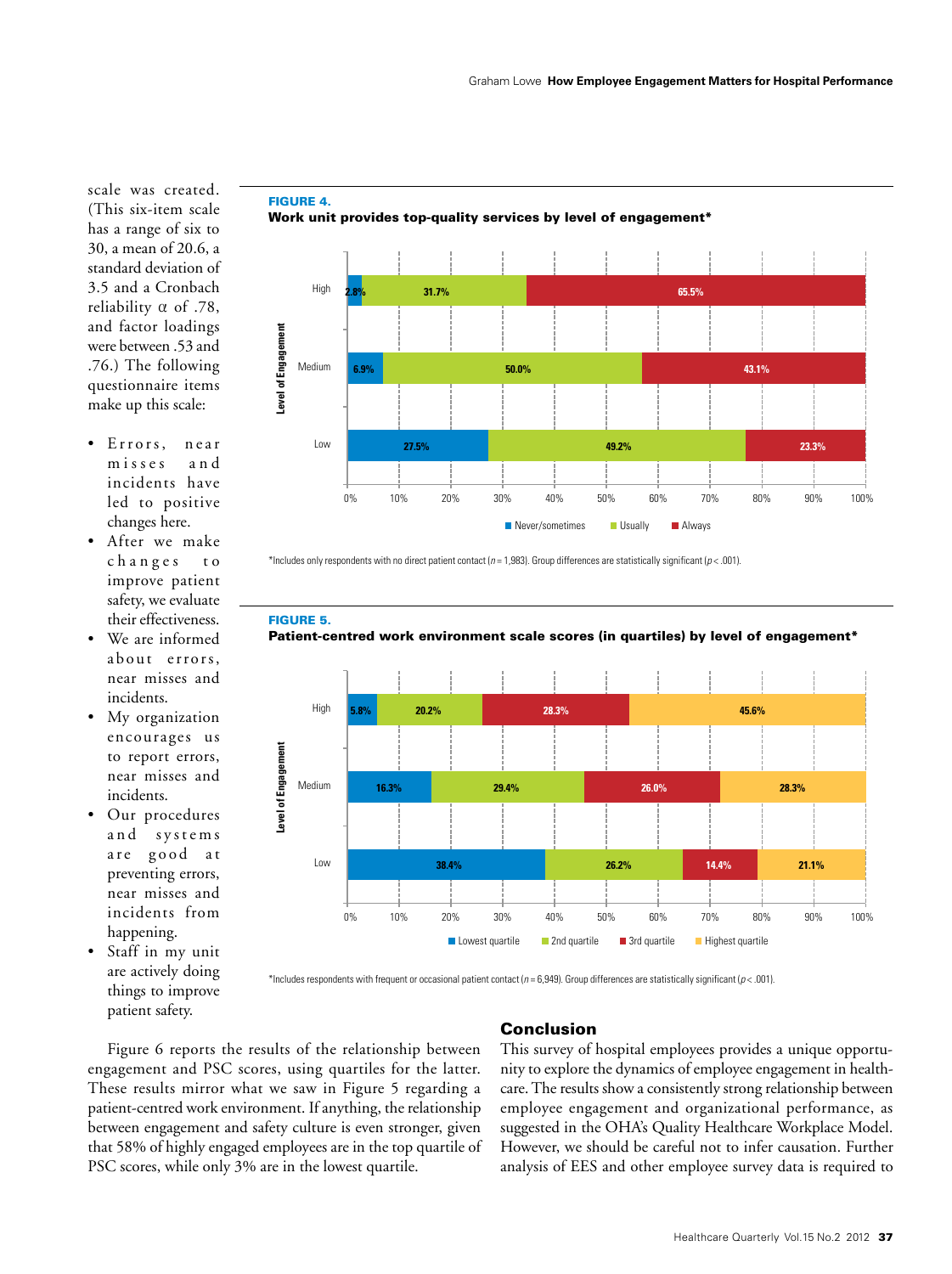FIGURE 6.



### Patient safety culture scale scores (in quartiles) by level of engagement\*

\*Includes respondents with frequent or occasional patient contact (*n* = 6,862). Group differences are statistically significant (*p* < .001).

test the direction of causation in these relationships and how they change over time. It is possible, for example, that being part of a high-performing team is among the "causes" of high engagement. Still, the results show that engagement levels are positively and consistently related to a range of mission-critical organizational outcomes in the 16 hospitals being studied.

While the study may not be fully representative of all Ontario hospitals, it does provide insights that will be useful to Ontario healthcare employers. The province's Excellent Care for All Act requires hospitals to measure, report and improve the work environment as part of their overall quality improvement plan. This study illustrates the types of employee survey measures that can contribute to overall quality improvement initiatives. And as more Ontario hospitals use the EES, its benchmarking potential will grow. Also useful would be national benchmarks of key outcome measures. This could include an engagement scale score, such as the one used in this study, or a single-item component of the engagement scale, such as job satisfaction (Lowe and Chan 2010).

We now have an evidence-based definition of employee engagement relevant to healthcare. Engaged employees have strong emotional, rational and behavioural attachments to their job and their organization. They experience pride, values congruence, and job and organizational satisfaction, and they feel enthusiastic and inspired in their work. In short, the engaged employee is the ideal employee. As the EES documents, engaged employees benefit patients and reduce the workforce costs associated with turnover. For healthcare leaders and policy makers, the overall conclusion is that higher levels of employee engagement must help managers and employees to identify actions that will close the gap between the lowest- and highest-scoring groups by raising the lowest scores. In this study, the gap is wide, with a spread of between 45 and 73 percentage points in positive response levels on key drivers between the low-engagement and high-engagement groups. At the organizational level, focused and persistent efforts will be required to narrow this gap.

The EES results also highlight the importance of trust. Indeed, the key to unlocking higher levels of engagement is for managers at all levels to build trust with employees. Demonstrating basic respect, fairness and integrity in all dealings with staff is the basis for trust (Burchell and Robin 2011). Trust building is an incremental and ongoing process that happens in every interaction and becomes engrained in an organization's culture. A prerequisite in this regard is open communication. As well, culture becomes the vital link between positive staff experiences and performance. Other studies show that high-performance hospitals have distinctive cultures that empower middle managers, champion pro-performance values and clearly communicate a corporate vision that guides their actions (Mannion et al. 2005).

The profile of the engaged employee emerging from this study reinforces the importance of effective people practices (Michie and West 2004). Any manager can carry out a simple self-assessment by reflecting on how closely the organization's employees fit this profile. Highly engaged employees not only trust their employer, they also are able to improve how they work, feel valued and have clear job goals and a sense of team membership. They are able to perform effectively in their

goal for all healthcare organizations. Closing the engagement gap must be a priority. Indeed, the fact that one

become a strategic

third of employees surveyed have low levels of engagement poses a significant risk to patient care, internal service quality and staffing budgets. Reducing the engagement gap must become part of risk management by hospital boards and executive teams. Results from surveys such as the EES can